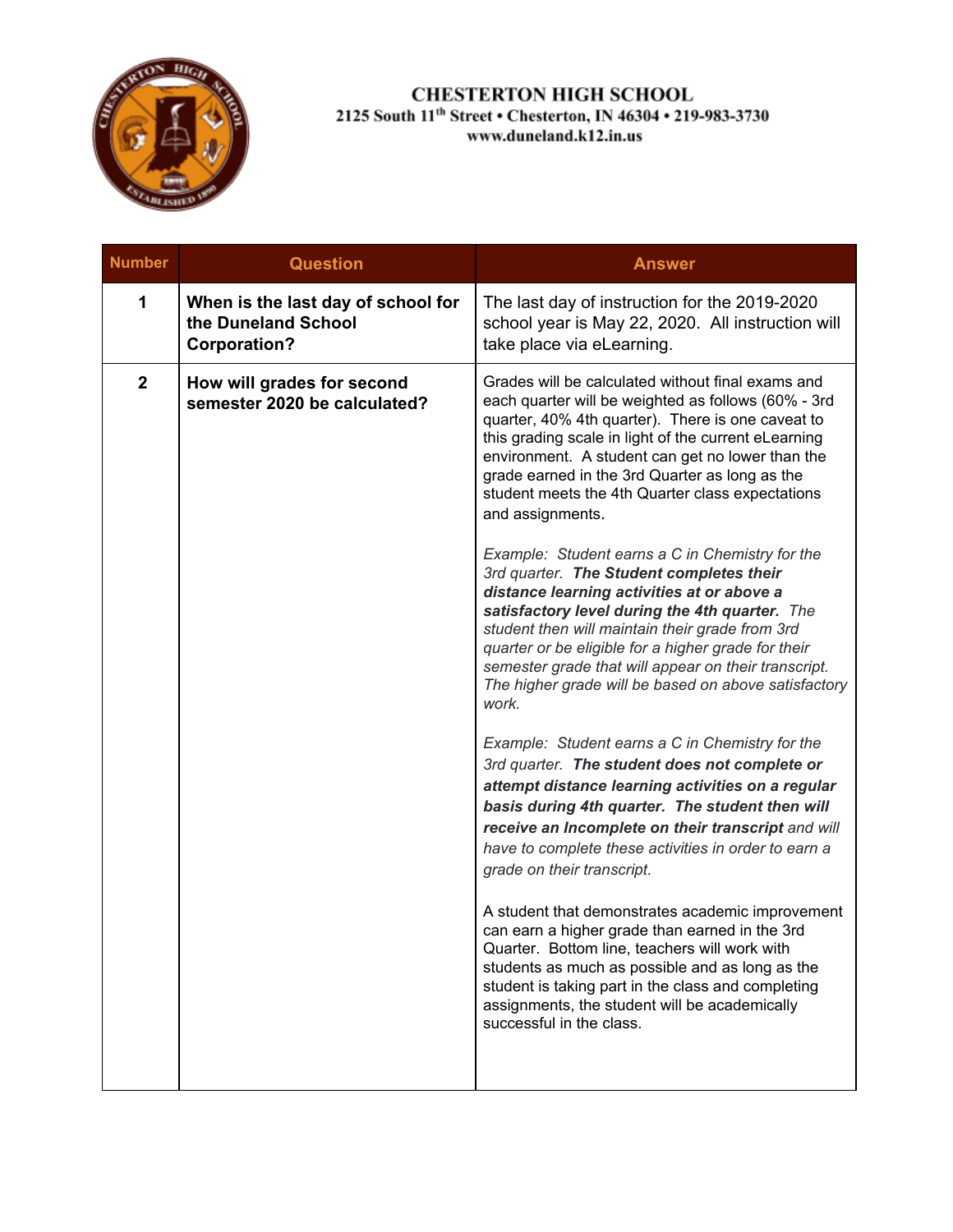

| <b>Number</b> | <b>Question</b>                                                                                                                                                                                                                                                                                                     | <b>Answer</b>                                                                                                                                                                                                                                                                                                                                                                                                                                                                                                                                                                                                                       |
|---------------|---------------------------------------------------------------------------------------------------------------------------------------------------------------------------------------------------------------------------------------------------------------------------------------------------------------------|-------------------------------------------------------------------------------------------------------------------------------------------------------------------------------------------------------------------------------------------------------------------------------------------------------------------------------------------------------------------------------------------------------------------------------------------------------------------------------------------------------------------------------------------------------------------------------------------------------------------------------------|
| 3             | From what was described in<br>question 2, does that mean if a<br>student is happy with his/her<br>grade from 3rd quarter and does<br>not complete their distance<br>learning activities during the 4th<br>quarter, the student's semester<br>grade will essentially be the same<br>as the 3rd quarter letter grade? | No. Students that do not participate in the<br>distance learning will be given an incomplete "I"<br>for the semester grading period. Students are<br>required to participate, including checking in on<br>instructional days and meeting the<br>requirements of the class.                                                                                                                                                                                                                                                                                                                                                          |
| 4             | If a senior student does not pass<br>a class he/she was enrolled in<br>during 2nd semester, could this<br>prevent the student from<br>graduating?                                                                                                                                                                   | Senior students in the 2020 cohort that were on<br>a path to graduation on March 13, 2020 (the<br>last day of in-person school was in session) are<br>expected to graduate. Chesterton High School<br>will work with senior students to ensure they<br>graduate on time. Due to the unusual<br>circumstances presented by the COVID-19<br>pandemic, CHS has the ability to work with<br>senior students on an individual basis and map<br>a path to graduation. Senior students and their<br>parents that are concerned with being short of<br>credits by the end of the school year should<br>reach out to their school counselor. |
| 5             | Can a student fail a course now<br>that courses are being taught via<br>eLearning?                                                                                                                                                                                                                                  | Yes. If a student was not academically<br>successful during the 3rd Quarter and does not<br>meet academic standards with instruction<br>during the 4th Quarter (eLearning period), then<br>the student could earn an "F" for the semester.<br>Teachers will provide students with multiple<br>opportunities to be academically successful<br>during this eLearning period.                                                                                                                                                                                                                                                          |
|               |                                                                                                                                                                                                                                                                                                                     | Example: If a student earned an 'F' in Chemistry 3rd<br>quarter and the student does not complete or<br>attempt distance learning activities on a regular<br>basis during 4th quarter. The student in this<br>scenario would earn an 'F' for the second semester<br>grade that will appear on the transcript.                                                                                                                                                                                                                                                                                                                       |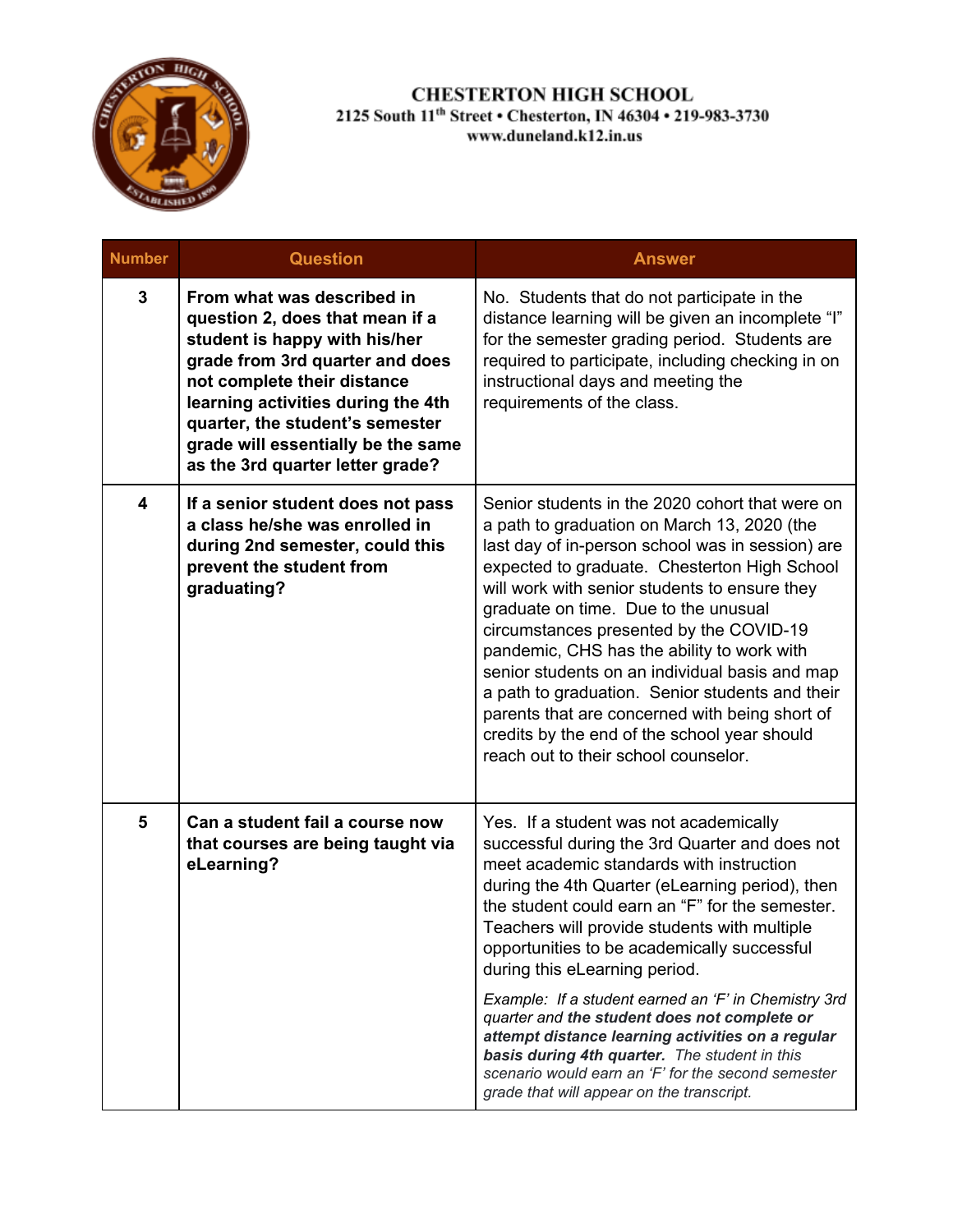

| <b>Number</b>  | <b>Question</b>                                                                                                                                                      | <b>Answer</b>                                                                                                                                                                                                                                                                                                                                                                                                                                                                                                                                                                                                                                     |
|----------------|----------------------------------------------------------------------------------------------------------------------------------------------------------------------|---------------------------------------------------------------------------------------------------------------------------------------------------------------------------------------------------------------------------------------------------------------------------------------------------------------------------------------------------------------------------------------------------------------------------------------------------------------------------------------------------------------------------------------------------------------------------------------------------------------------------------------------------|
| 6              | <b>Will there be Final Exams</b><br>administered for the second<br>semester of the 2019-20 school<br>year?                                                           | No. There will be no required Final Exams<br>administered for the second semester of the<br>2019-20 school year.                                                                                                                                                                                                                                                                                                                                                                                                                                                                                                                                  |
| $\overline{7}$ | Will CHS change credit<br>requirements for students<br>working towards earning an<br><b>Academic Honors Diploma (AHD)</b><br>or a Technical Honors Diploma<br>(THD)? | No. Students working towards earning an AHD<br>or a THD will be required to meet the 47 credit<br>requirements specific to each of these<br>diplomas. The one caveat to this is students<br>that were on pace and qualified for the AHD or<br>the THD at the end of 1st semester will be held<br>harmless and will be awarded this diploma<br>upon completion of 2nd semester. Those<br>students that were working towards an AHD or<br>a THD and were not academically qualified at<br>the end of 1st semester, but make up the<br>deficiencies during 2nd semester, will be<br>awarded the specific honors diploma they are<br>working towards. |
| 8              | Will there be summer school in<br>2020?                                                                                                                              | Summer school will be completely online for this<br>year only. Registration forms will be coming<br>soon. We will not be offering PE this summer.<br>All incoming freshmen who were interested in<br>taking summer school PE this summer are<br>encouraged to take it next summer (2021)<br>instead in order to provide for greater flexibility<br>in your schedule. If you are planning on taking<br>PE next summer (2021) please contact your<br>high school counselor:<br>mdailey@duneland.k12.in.us<br>Last name A-L<br>dkonopasek@duneland.k12.in.us<br>Last name M-Z                                                                        |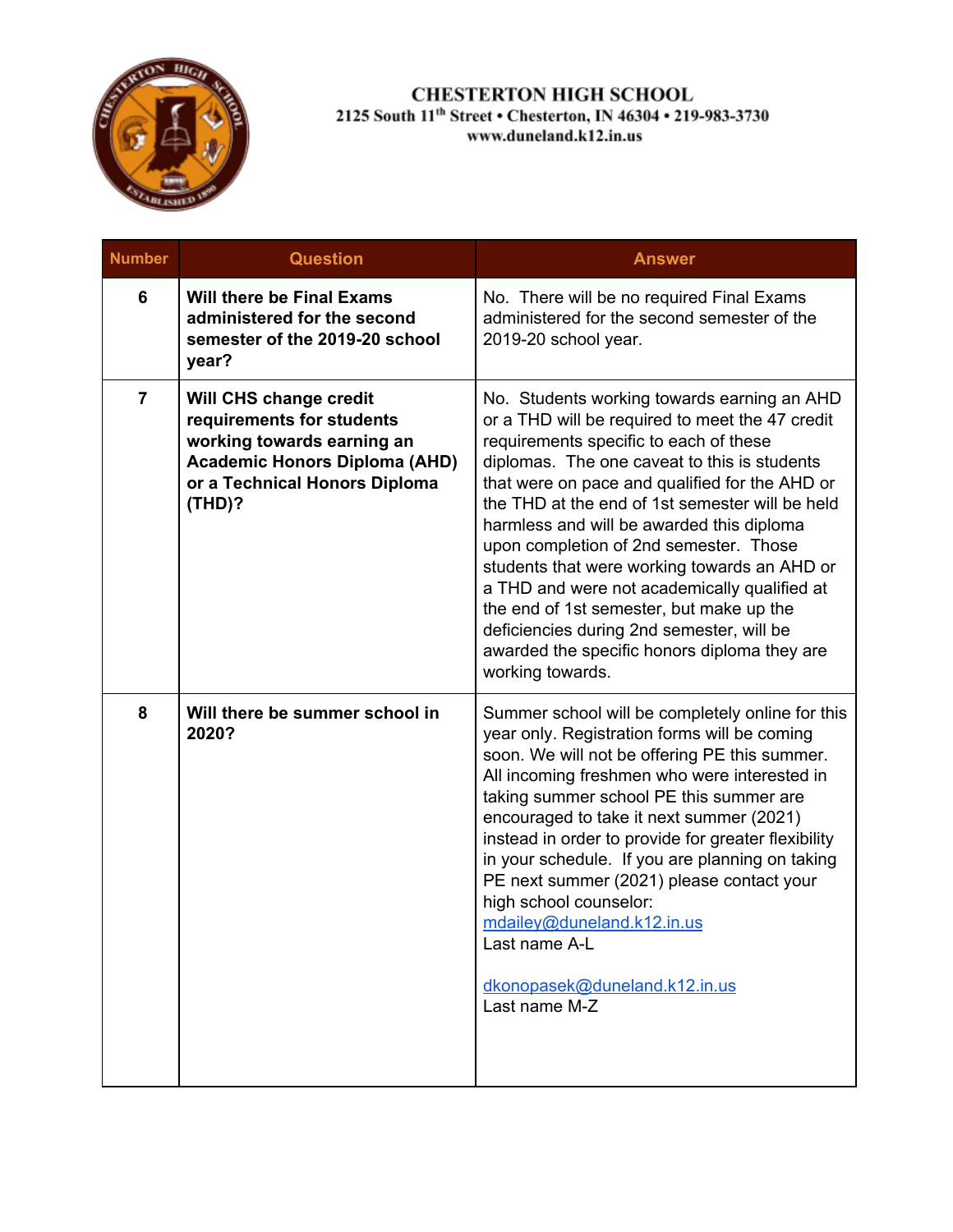

| <b>Number</b> | <b>Question</b>                                                                  | <b>Answer</b>                                                                                                                                                                                                                                                                                                                                                                                       |
|---------------|----------------------------------------------------------------------------------|-----------------------------------------------------------------------------------------------------------------------------------------------------------------------------------------------------------------------------------------------------------------------------------------------------------------------------------------------------------------------------------------------------|
| 9             | Are CHS staff available during this<br>period?                                   | Yes. During this stay at home order, the main<br>office is not staffed and calling via phone is not<br>the best option during this period. The<br>administration and teachers are monitoring their<br>emails daily and can be contacted via their dsc<br>school email address. The link to the school<br>directory can be found at the following link:<br>https://www.duneland.k12.in.us/domain/143 |
| 10            | Are CHS officials still under a<br>duty to report child<br>abuse/neglect?        | Yes. There is no change to the requirement<br>that all individuals immediately report any<br>abuse or neglect of a child. There is the<br>potential that children may be particularly<br>vulnerable during this period of school closure.                                                                                                                                                           |
| 11            | <b>Will CHS have a Commencement</b><br>Ceremony?                                 | Chesterton High School will make every effort<br>to host the Class of 2020 Commencement<br>Ceremony in some form. However, a decision<br>to hold any large gatherings will be made with<br>recommendations/guidance from the<br>Governor's office. More information regarding<br>this will come in early May.                                                                                       |
| 12            | Will CHS host events like prom,<br>senior banquet, and other spring<br>banquets? | Like the Commencement Ceremony,<br>Chesterton High School will make every effort<br>to host all of these events. Any event that has<br>large groups of people will only be able to take<br>place if the Governor's office lifts restrictions on<br>large groups assembling.                                                                                                                         |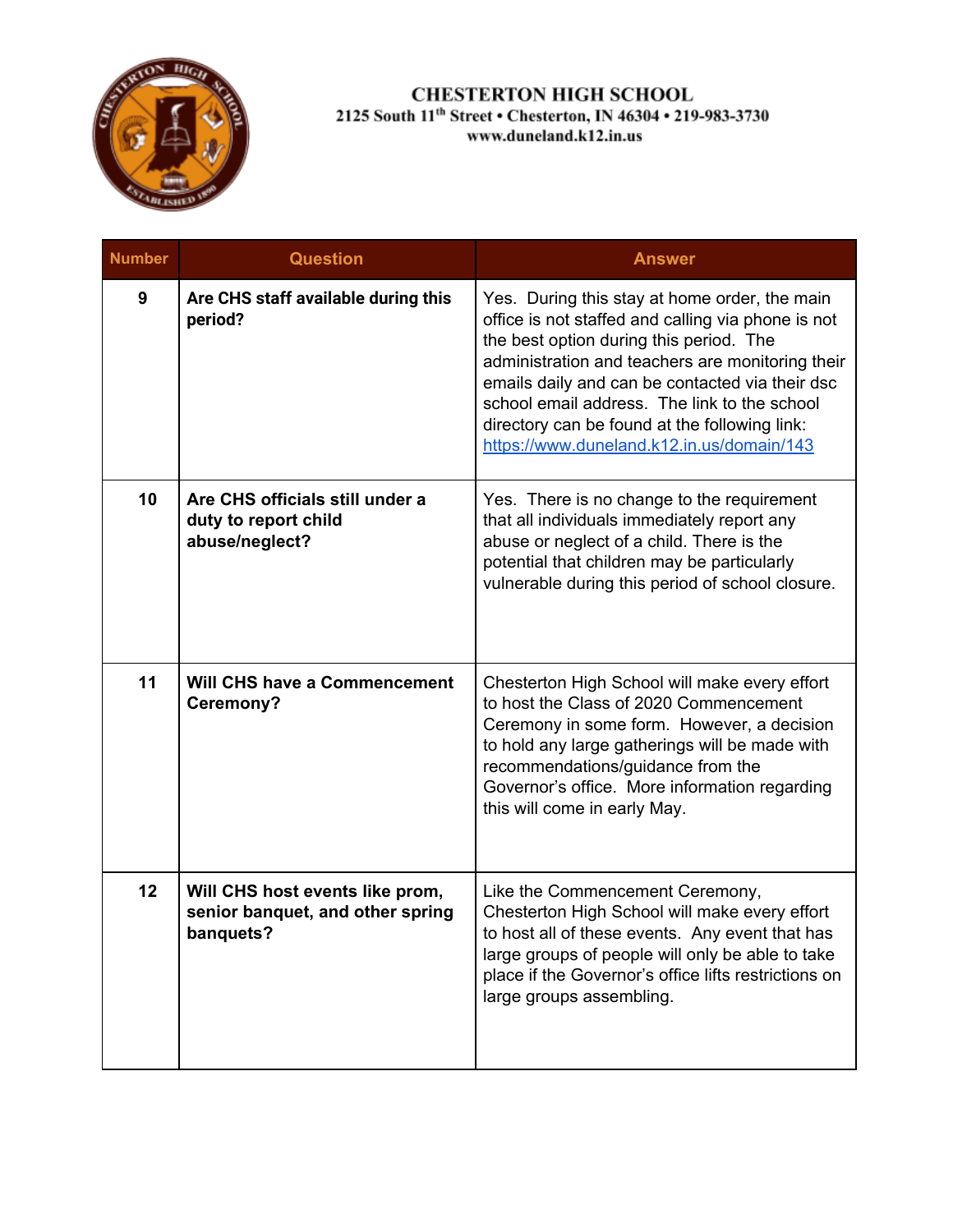

| <b>Number</b> | <b>Question</b>                                                                                                                     | <b>Answer</b>                                                                                                                                                                                                                                                                                                                                                                                                                                                                                                                                                                                                                                                  |
|---------------|-------------------------------------------------------------------------------------------------------------------------------------|----------------------------------------------------------------------------------------------------------------------------------------------------------------------------------------------------------------------------------------------------------------------------------------------------------------------------------------------------------------------------------------------------------------------------------------------------------------------------------------------------------------------------------------------------------------------------------------------------------------------------------------------------------------|
| 13            | Do minors need to have a work<br>permit on file with their employer<br>during the mandatory school<br>closure?                      | The Department of Labor has suspended the<br>requirement for employers to have on file a<br>work permit for minors they employ effective<br>Monday, March 16. This will be in effect until<br>May 1, 2020. Therefore, the Department of<br>Labor and the Bureau of Child Labor inspectors<br>will not hold employers responsible to have a<br>work permit on file for minors employed<br>between the dates of March 16 and May The<br>Chesterton High School main office can still<br>process work permits remotely through the<br>following process:<br>Scan the 'Intent to Employ' form and email it to<br>Mrs. Diane Brown at<br>dbrown@duneland.k12.in.us. |
| 14            | What about students who are<br>attending the DALC?                                                                                  | DALC teachers should have contacted<br>students. They will be doing eLearning. The<br>last day for the DALC will be May 22, 2020.                                                                                                                                                                                                                                                                                                                                                                                                                                                                                                                              |
| 15            | Will students in credit recovery be<br>able to take tests at home and<br>receive credit?                                            | Yes. Students are allowed to take tests at<br>home and will receive credit if all course<br>requirements are met. All students should<br>follow the directions of the teacher Mr. Urban at<br>murban@duneland.k12.in.us                                                                                                                                                                                                                                                                                                                                                                                                                                        |
| 16            | Do seniors (Cohort 2020) still<br>need to pass the ISTEP test or<br>complete graduation pathways in<br>order to earn their diploma? | No. The State Board of Education has waived<br>that requirement for senior students if they had<br>not yet passed ISTEP or completed graduation<br>pathways.                                                                                                                                                                                                                                                                                                                                                                                                                                                                                                   |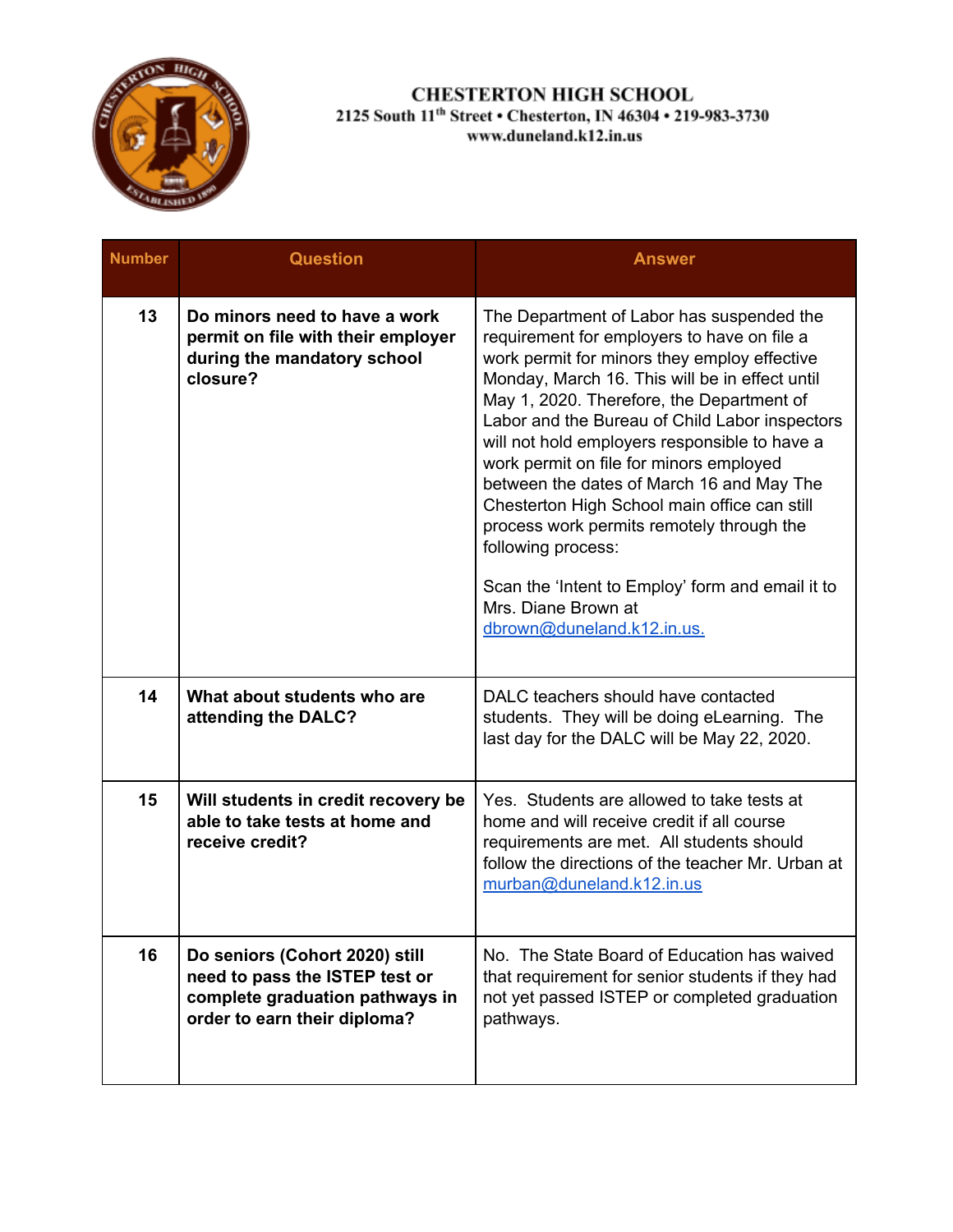

| <b>Number</b> | <b>Question</b>                                                                                                                                                    | <b>Answer</b>                                                                                                                                                                                                                                                                                                                                                                                                                                                                                                                                                                                                                                                                                                                                                           |
|---------------|--------------------------------------------------------------------------------------------------------------------------------------------------------------------|-------------------------------------------------------------------------------------------------------------------------------------------------------------------------------------------------------------------------------------------------------------------------------------------------------------------------------------------------------------------------------------------------------------------------------------------------------------------------------------------------------------------------------------------------------------------------------------------------------------------------------------------------------------------------------------------------------------------------------------------------------------------------|
| 17            | Do students from other cohorts<br>(2019 and 2021) intending to<br>graduate this year (May 2020) also<br>receive special consideration and<br><b>ISTEP waivers?</b> | No. Students from different cohorts, specifically<br>2019 and 2021 do not receive the same special<br>consideration and waiving of the ISTEP test.<br>These students from these cohorts will have to<br>meet all academic requirements put forth by the<br><b>IDOE</b> and the Duneland School Corporation.                                                                                                                                                                                                                                                                                                                                                                                                                                                             |
| 18            | Will AP exams still take place this<br>spring?                                                                                                                     | Yes. The College Board is going to offer AP<br>exams online in May. The exams will be<br>condensed versions of the test (approx 45<br>minutes) and mostly free response type<br>questions. The high school administration and<br>AP teachers will be in touch with students in AP<br>courses with more information. Below are<br>some key links to help with AP questions &<br>concerns:<br><b>AP Exam Schedule with Course-Specific</b><br><b>Exam Information</b><br><b>General Information about Exam Features,</b><br><b>Exam Timing, Before Exam Day, and Exam</b><br><b>Day and After</b><br><b>General Information about Exam Security</b><br><b>Tips for Success on Open Book/Open Note</b><br><b>Exams</b><br><b>Schedule for Online AP Classes and Review</b> |
| 19            | Will students enrolled in dual<br>credit classes still be able to earn<br>the college credits from the<br>universities?                                            | Yes. CHS administration and dual credit<br>teachers have been working with our partner<br>universities. If students enrolled in dual credit<br>classes meet all academic expectations, then<br>they will be awarded the high school credit<br>through Chesterton High School and the<br>college credit through the partner university.                                                                                                                                                                                                                                                                                                                                                                                                                                  |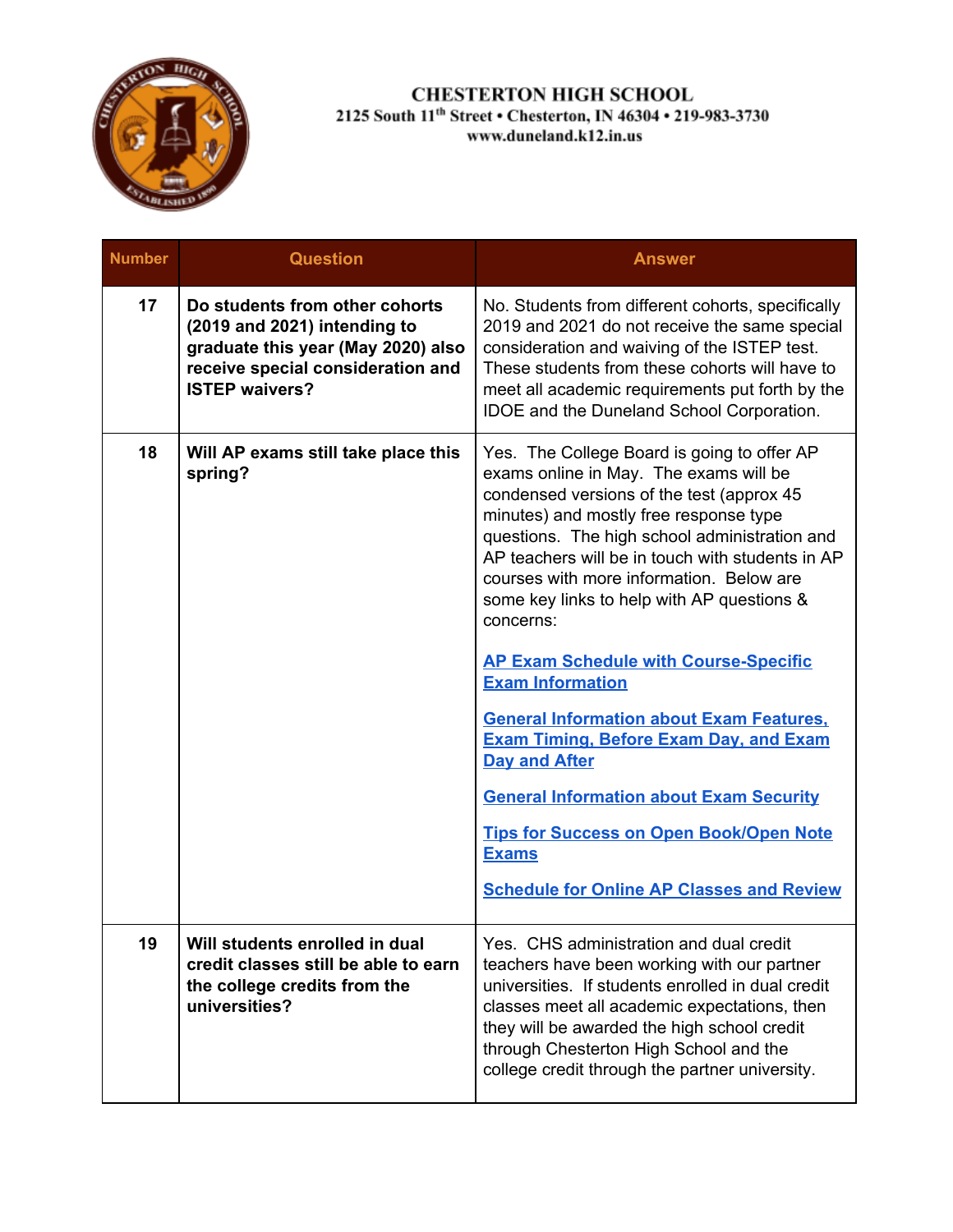

| <b>Number</b> | <b>Question</b>                                                                                                                                                       | <b>Answer</b>                                                                                                                                                                                                                                                                                                                                                                                                                                                                                                                                                                                                                                                                                                                                                                                                                                                                                                                                                                                                                                                                                                                                                                                                                                                                           |
|---------------|-----------------------------------------------------------------------------------------------------------------------------------------------------------------------|-----------------------------------------------------------------------------------------------------------------------------------------------------------------------------------------------------------------------------------------------------------------------------------------------------------------------------------------------------------------------------------------------------------------------------------------------------------------------------------------------------------------------------------------------------------------------------------------------------------------------------------------------------------------------------------------------------------------------------------------------------------------------------------------------------------------------------------------------------------------------------------------------------------------------------------------------------------------------------------------------------------------------------------------------------------------------------------------------------------------------------------------------------------------------------------------------------------------------------------------------------------------------------------------|
| 20            | If my student or family is<br>impacted by extenuating<br>circumstances that prevent us<br>from doing eLearning for a<br>lengthy period of time, what<br>should we do? | Please contact your building principal, assistant<br>principal or counselor as soon as possible.<br>Click the link below to access the high school<br>directory:<br><b>CHS Directory</b><br>If your child becomes unable to do distance<br>learning for a lengthy period of time due to<br>extenuating circumstances, the IDOE has<br>given us flexibility to utilize a grade of<br>Incomplete (I) in those instances, but we need<br>parents to communicate with their child's<br>principal if that situation occurs.                                                                                                                                                                                                                                                                                                                                                                                                                                                                                                                                                                                                                                                                                                                                                                  |
| 21            | What do I do if my school issued<br>device is damaged or needs<br>repair?                                                                                             | The Duneland School Corporation IT department is<br>committed to making this extended eLearning<br>period as successful as possible. I would like to take<br>a moment to remind everyone how to connect with<br>the IT department in order to get your problems<br>solved as fast as possible.<br>1) Open a Freshservice ticket here:<br><b>Freshservice Ticket</b><br>AV number is typically located on a sticker<br>on the back/bottom of the device<br>a) Serial number is also acceptable<br>2) Open a Freshservice ticket by sending an<br>email to: helpdesk@duneland.k12.in.us<br>a) Please be sure to include email<br>address, student or staff name, and<br>a description of the problem<br>Due to the closure, the IT Support hotline is<br>3)<br>not operational. Please use the above<br>methods to contact DSC IT<br>We also understand that there may be issues that<br>can not be resolved remotely. If you have a device<br>that has sustained physical damage (i.e. cracked<br>screen, broken keyboard) we would ask that you fill<br>out the form below. We will be opening a drive up IT<br>service station soon. After you submit the form a<br>member of the IT department will contact you to<br>schedule your service appointment.<br><b>Device Repair Form</b> |